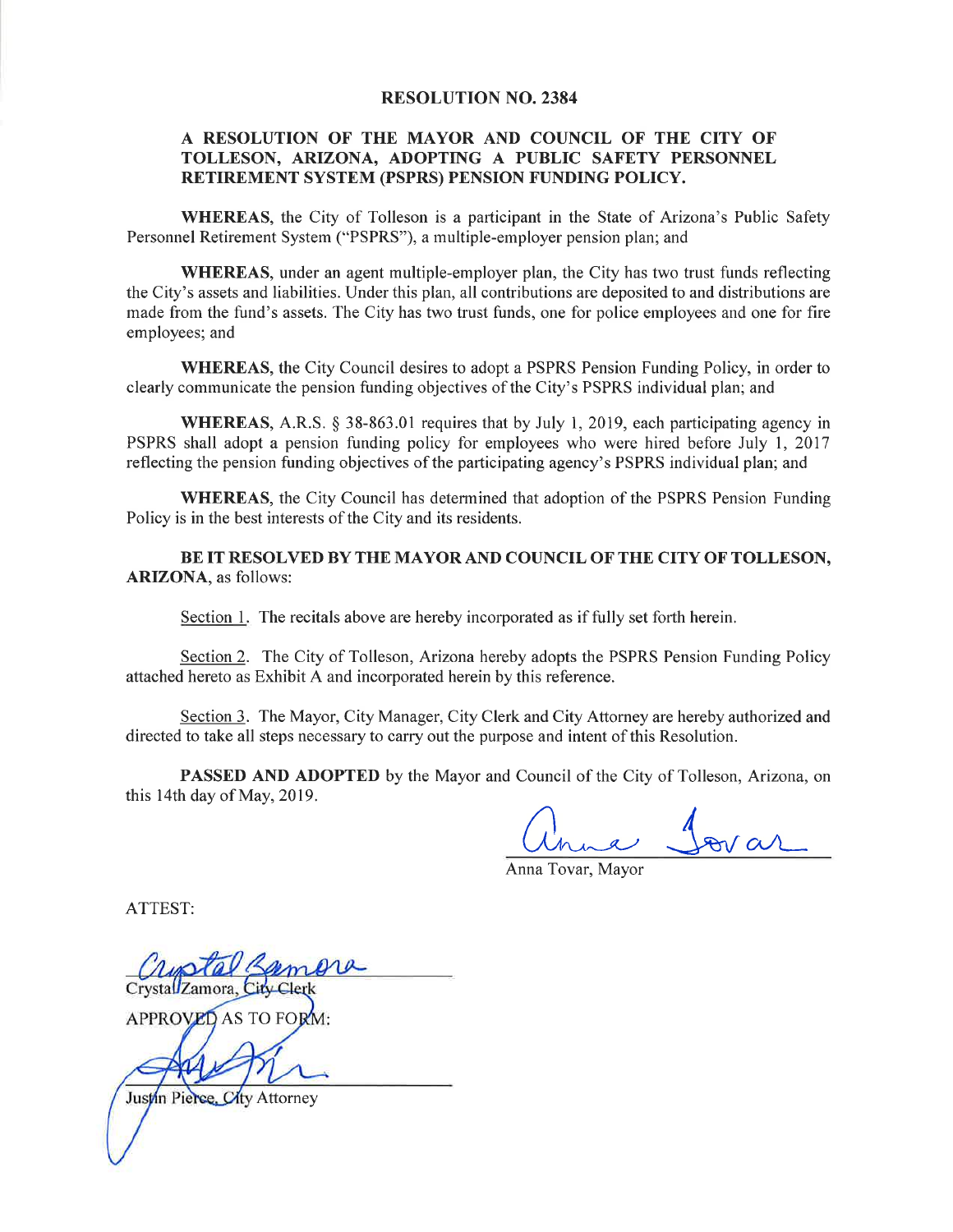## **EXHIBIT A TO RESOLUTION NO. 2384**

[Public Safety Personnel Retirement System (PSPRS) Pension Funding Policy]

See following pages.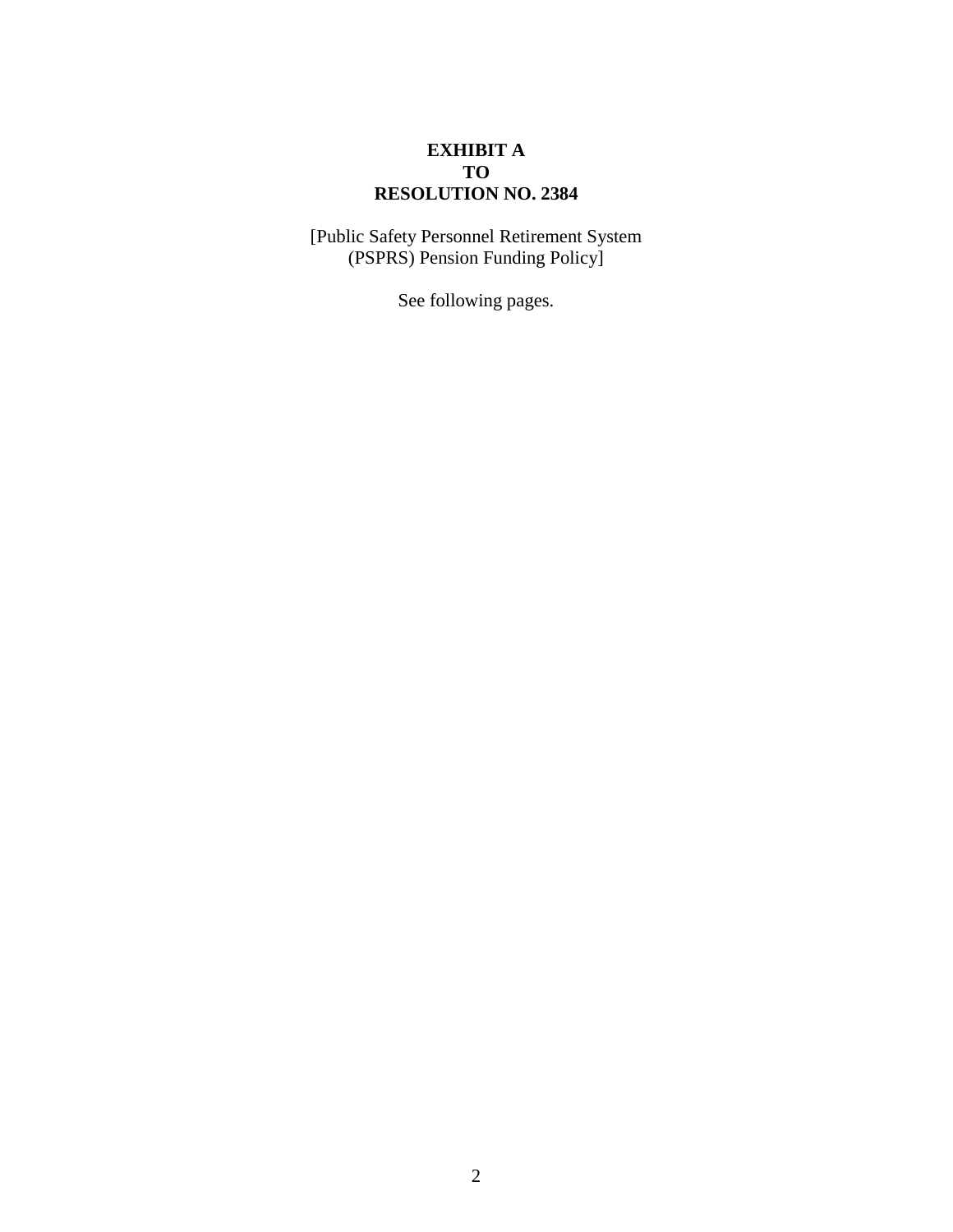# **City of Tolleson Public Safety Personnel Retirement System Pension Funding Policy**

The intent of this policy is to clearly communicate the Council's pension funding objectives and its commitment to our employees and the sound financial management of the City and to comply with new statutory requirements of Laws 2018, Chapter 112.

Several terms are used throughout this policy:

**Unfunded Actuarial Accrued Liability (UAAL)** – Is the difference between trust assets and the estimated future cost of pensions earned by employees. This UAAL results from actual results (interest earnings, member mortality, disability rates, etc.) being different from the assumptions used in previous actuarial valuations.

**Annual Required Contribution (ARC)** – Is the annual amount required to pay into the pension funds, as determined through annual actuarial valuations. It is comprised of two primary components: normal pension cost – which is the estimated cost of pension benefits earned by employees in the current year; and, amortization of UAAL – which is the cost needed to cover the unfunded portion of pensions earned by employees in previous years. The UAAL is collected over a period of time referred to as the amortization period. The ARC is a percentage of the current payroll.

**Funded Ratio** – Is a ratio of fund assets to actuarial accrued liability. The higher the ratio the better funded the pension is with 100% being fully funded.

**Intergenerational equity –** Ensures that no generation is burdened by substantially more or less pension costs than past or future generations.

The City's police and fire employees who are regularly assigned hazardous duty participate in the Public Safety Personnel Retirement System (PSPRS).

## **Public Safety Personnel Retirement System (PSPRS)**

PSPRS is administered as an agent multiple-employer pension plan. An agent multipleemployer plan has two main functions: 1) to comingle assets of all plans under its administration, thus achieving economy of scale for more cost efficient investments, and invest those assets for the benefit of all members under its administration and 2) serve as the statewide uniform administrator for the distribution of benefits.

Under an agent multiple-employer plan each agency participating in the plan has an individual trust fund reflecting that agencies' assets and liabilities. Under this plan all contributions are deposited to and distributions are made from that fund's assets, each fund